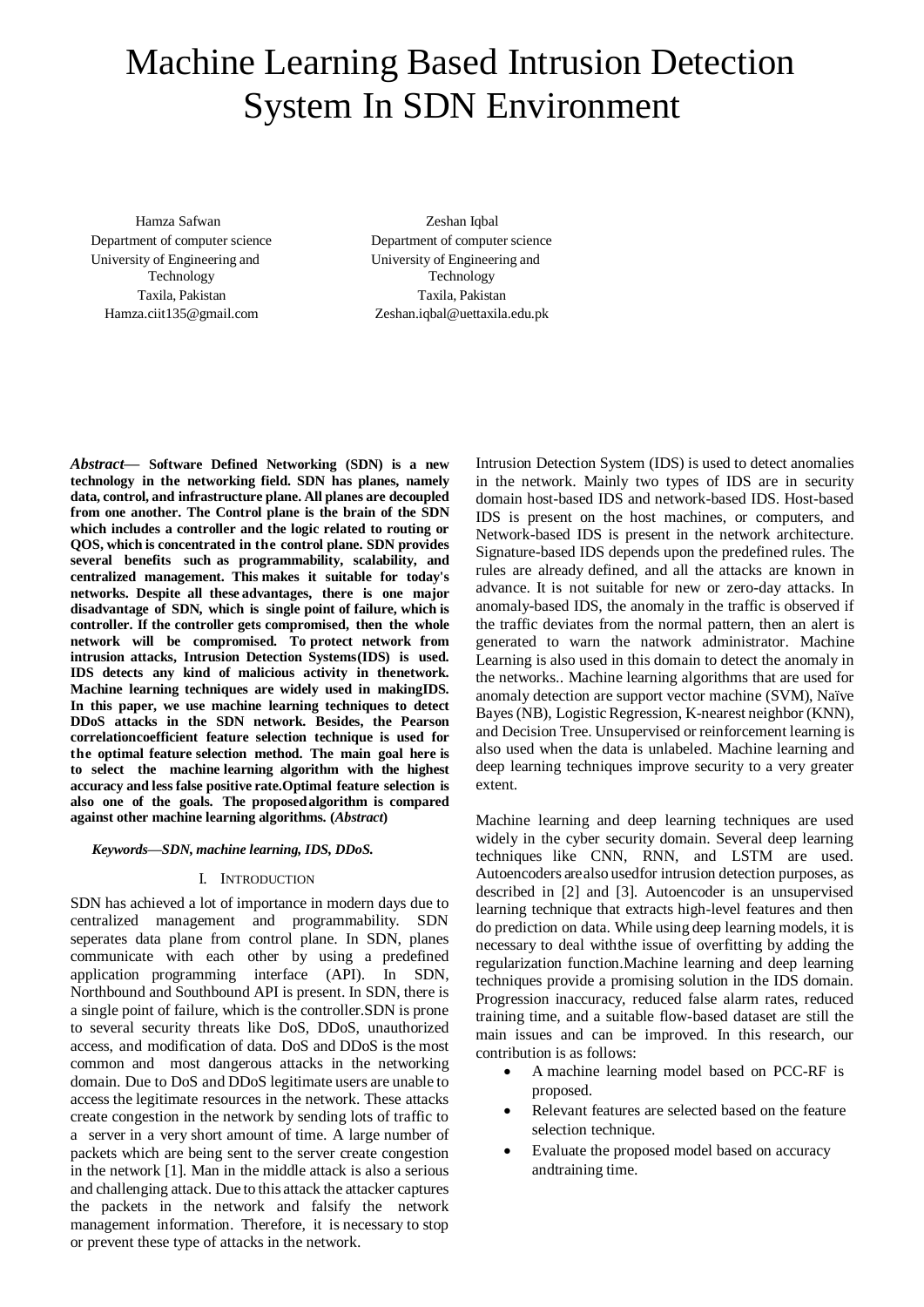Comparison of different machine learning algorithms on the basis of accuracy.

In this research, four machine learning algorithms are trained and tested—random forest. KNN, Naïve Bayes and Logistic Regression. The feature selection technique is used for optimal feature selection. High accuracy is achieved by using the Random Forest model.

#### II. RELATED WORK

In [4], the intrusion is detected in computer networks. In work, a novel hybrid methodology is proposed. Efficient selection of features is selected through a technique called CAPER. Two state-of-the-art machine learning datasets are used NSL-KDD and UNSW. Optimal results are obtained in this research. In [5], a novel technique is introduced to detect intrusion in the network. This novel technique consists of five modules which are preprocessing modules then auto encoder module. After the autoencoder module, there is a database module and at last, a classification module. CICIDS2017 dataset is used in this research. Optimal accuracy is achieved in this study. Intrusion is detected in the SDN environment in [6]. Deep Learning techniques are used. In this work, a hybrid Deep Learning model is proposed based on CNN and LSTM to extract some extra features from the data. CICIDS2017 dataset is used, and 98.67% accuracy is achieved. In [7], advanced SVM is used to detect intrusion in SDN environment. In this research, training and testing time is reduced by using two feature types which are asymmetric and volumetric features. 97% accuracy is achieved in this research.

In [8] conceptual model for SDN with respect to security is proposed. This model is an abstraction of the application, data, and control layer. Three machine learning algorithms are used SVM, J48, and Naïve Bayes. Feature selection techniques are also used. Higher accuracy is achieved in this research. In [9] CICIDS 2017 dataset is used. Twelve features are used along with machine learning algorithms. 99% accuracyis achieved in this research. In [10], NSL-KDD and CICIDS2017 datasets are used. Several machine learning algorithmsare used for training purposes. A decision tree, along withenhanced data quality, is used. In this research, overall 99% accuracy is achieved on the NSL-KDD dataset and 98% accuracyachieved on CICIDS 2017 dataset. In [11] DDoS attack is detected by using machine learning. In this research semisupervised clustering method is introduced. Kmeans algorithm is used in this research. DDOS 1.0 dataset is used. In [12], a new technique called DDoSNet is proposed, which detects an anomaly in the SDN environment. This framework is based on Deep Learning techniques along with RNN and autoencoder. CICIDS 2019 dataset is used in work. Higher and optimal accuracy is achieved in thisresearch. In a similar manner, a broad learningsystem (BLS) [13] is used for fault detection in a network.

## III. METHODOLOGY

An intrusion Detection System is a software application that monitors the network traffic and decides whether the traffic is malicious or normal based on captured packet features. Machine learning techniques are utilized for training and testing themodel. The proposed model prediction is illustrated in Figure2.



Figure.1. Dataset Distribution

#### A. Data Collection

For intrusion detection purpose SDN dataset is used, which includes 1,04,345 records. The dataset contains 23 features extracted from real-time traffic in an SDN environment. Three types of attacks are present in the dataset, which are TCP syn, UDP Flood, and ICMP attacks. Extracted features includepacket count, byte count, durations received on the switch port. Benign traffic is labeled as 0 and malicious as 1.

This dataset is created in an SDN environment and is specifically used for DDoS attack detection in an SDN environment. This dataset is used in machinelearning and Deep Learning research, used in [14].

There is nearly 61 percent of normal records in the dataset, whereas 31 percent are attacked traffic presentin the dataset. The attack is a DDoS attack in the dataset.



Figure 2:Proposed model architecture B. Data Preprocessing:

Data preprocessing is a very important step in machine learning processes. In data preprocessing, all the missing values are removed or transformed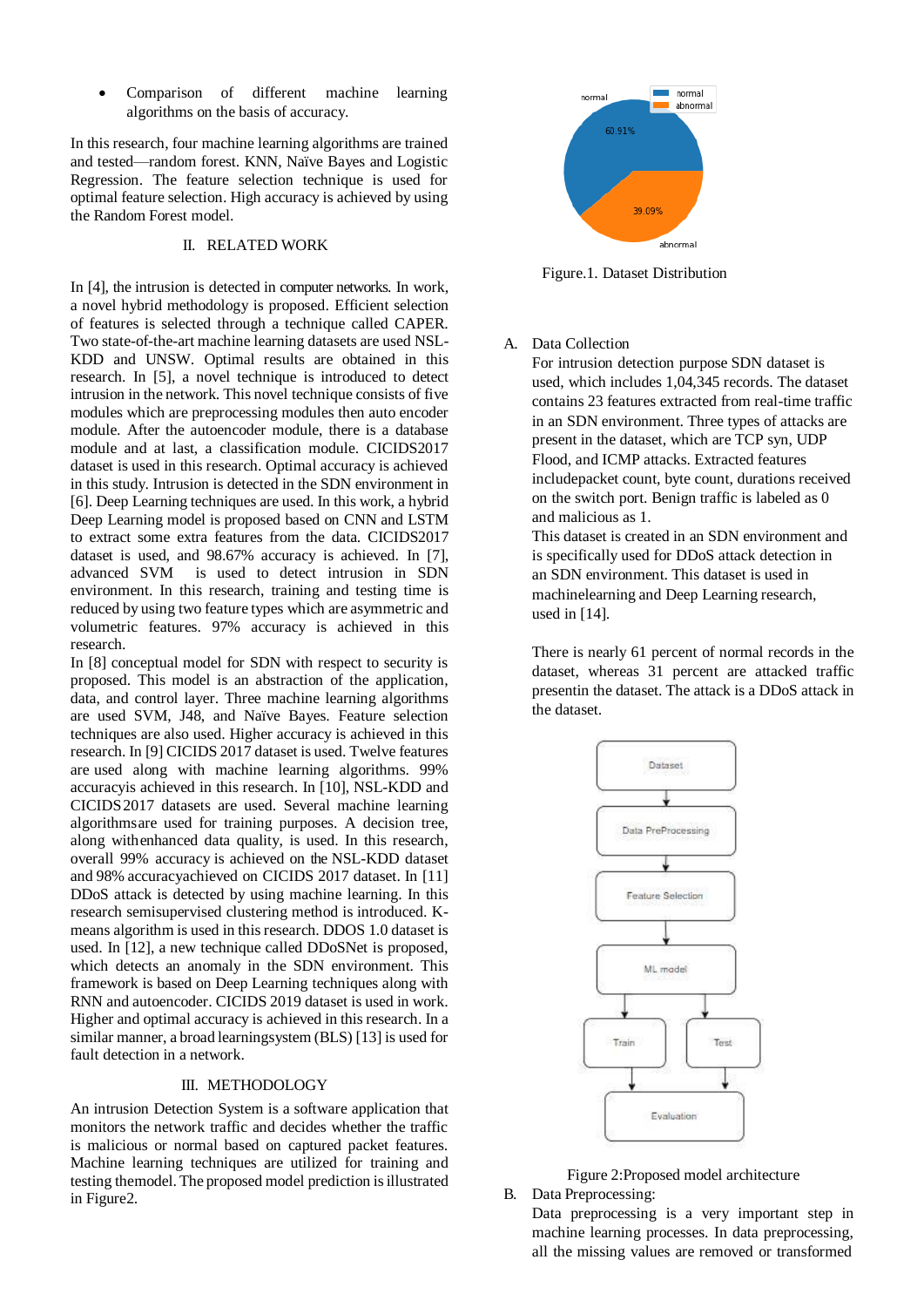all the standardization of data and encoding is done. We preprocess raw data to a standard format.

1). Identify categorical features:

All the categorical features in the dataset need to be identified and converted to numerical format. Machine learning only works well with numerical data, so we need to convert categorical columns to numerical format. It is necessary to convert categorical features to numerical in machine learning domain.

## 2). One hot encoding:

One hot encoding is used to convert categorical features to numerical. All the features in the dataset are converted into binary vectors.Firstly, categorical value is mapped to an integer value, and then this integer value is represented in a binary vector. One hot encoding is necessary because machine learning don't work on categorical data. Machine learning model only works on binary or numerical data so all the categorical features needs to be converted to numerical before training phase.

## 3). Splitting dataset:

After one hot encoding, data is in a standard format. We need to do a split for training andtesting purposes. For this purpose, 70:30 splitting of data is performed. Seventy percent of data is used for training, and 30 percent is used for testing purpose.

## 4). Feature Selection:

Feature Selection is one of the most important techniques in machine learning. Not all the features in the dataset are utilized for training purposes. If all the features are included in the dataset, then this might affect the accuracy or performance of the proposed model. Only relevant features are selected for training and testing purposes. Several feature selection techniques are present like Chi-Square, RFE etc. we used Pearson Correlation Coefficient technique for training purpose. A). Pearson Correlation Coefficient:

This feature selection technique based on the correlation among the features present in the dataset. It measures the statistical relationship between the features in the dataset it mainly based on the method of covariance. The value of the coefficient ranges between -1 and +1. Thefeatures which have high correlation are selected, and low correlated features are removed.

This technique selects only those features which are highly correlated with each other. Sometimes in our dataset we have features which have same correlation or positively correlated features then we remove those features which have same correlation value because they are same and produce the same result when getting trained in our model. B). Selected Features:

Only four features are selected after feature selection techniques.These features provide the highest accuracy while using machine learning algorithms. Also, the training and testing time is reduced. Compute resources are also used very little while using reduced features. The selected features are as follows. Dt, flows, byte count, and packet count. These are the features that are selected based on the feature selection technique.

## IV. CLASSIFICATION

In machine learning, classification is used to classify data or objects based on features and similarities. In our experimentation, we used four machine learning algorithms. Random Forest, KNN, SVM and Naïve Bayes.

## *A. Random Forest*

Random Forest is one of the most important algorithms used in machine learning. It is used for both Regression and classification. It is made up of several decision trees. It forms several decision trees, and from these Decision trees, classification is done. Among all the decision trees the class which has the highest votes is considered as the final prediction. Its prediction is based on majority votes. It searches for thebest features whenever it splits each node. It always searches for the best features.

## *B. Logistic Regression (LR)*

Logistic Regression is one of the most important algorithms in machine learning. It is a linear classifier that is used for classification. This algorithm is fast and convenient for classification problems. It works on the basis of the sigmoid function.

## *C. K-Nearest Neighbour(KNN)*

K-Nearest Neighbor is a machine learning algorithm. It worksbased on distance. It calculates the distance from each of thedata points in the dataset, and the final decision is made based onthe distance. The value of k is of utmost importance in KNN.The value of k determines the final decision. KNN is a lazy learner algorithm because it saves instances during the training period.

## *D. Naïve Bayes:*

Naïve Bayes algorithm works based on probability. It is mostlyused in probability problems where the final prediction isbased on probability.

#### *V. Performance Evaluation:*

Prediction is performed on the dataset by using machine learningalgorithms. There are two types of label classes in our datasetone is normal traffic which is represented by 0, and attack traffic which is represented by 1. The attack traffic is DDoS.It is a binary classification problem that is evaluated by using a confusion matrix. In the confusion matrix, we have True Positive, True Negative, False Positive, and False Negative values present.

# Table.1. Confusion matrix

| True Positive(TP)  | False Negative(FN) |
|--------------------|--------------------|
| False Positive(FP) | True Negative(TN)  |

In table 1, true positive are those records that are predicted correctly by the machine learning model. true negative are those records when the model accurately predicts the negative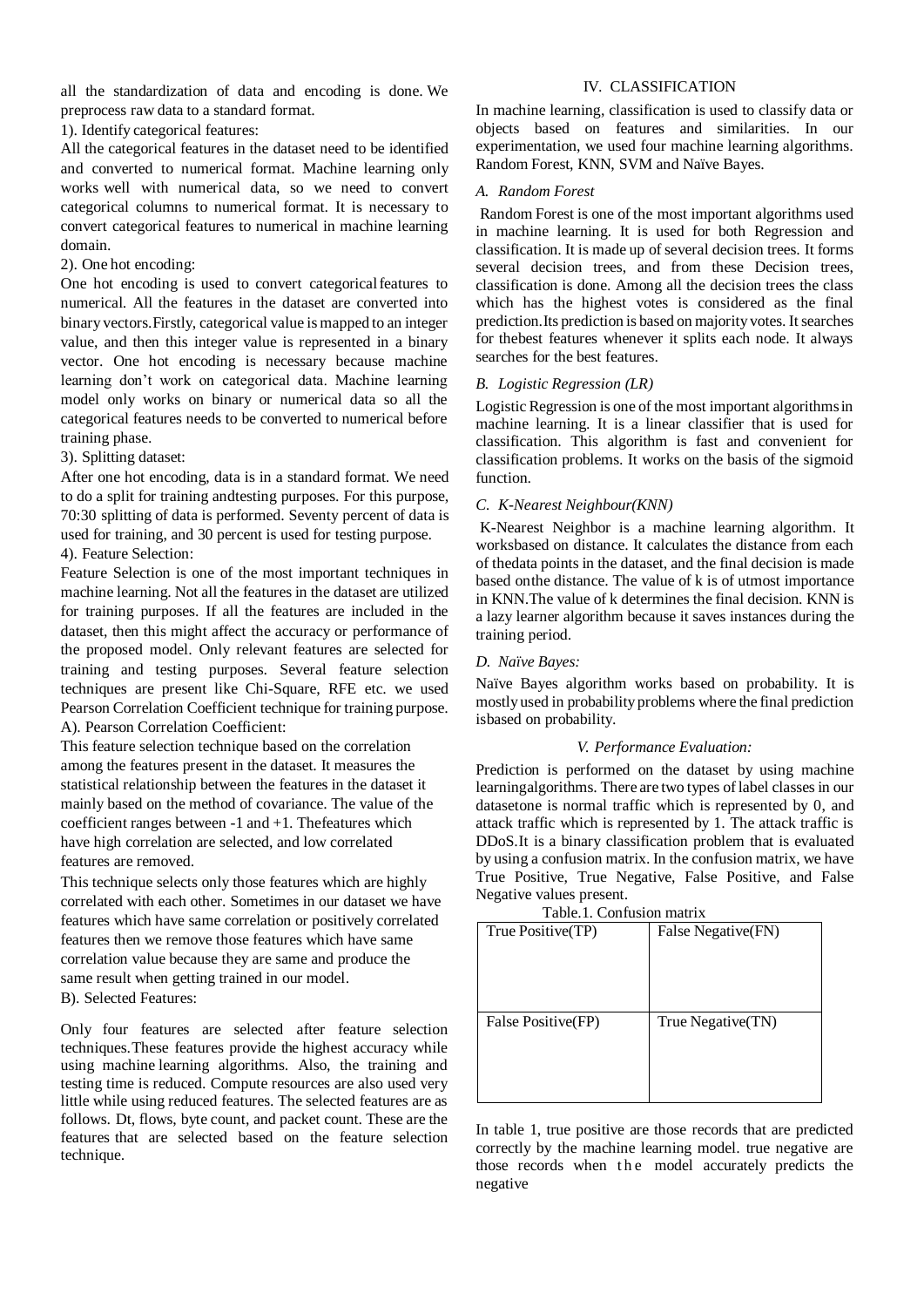Class. In the false-negative model the incorrect predicts the negative class and in the false-positive model incorrectly predictsthe positive class.

#### IV Experimental Result

Several experiments are performed on the dataset by using machine learning techniques. Only two types of classes are determined one is attacked, and the other is normal traffic. Randomforest gives us optimal accuracy because it is an ensemble classifier. It is composed of various decision trees. For binaryclassification, the RoC curve and confusion matrix is used for evaluation purpose.

A. Confusion Matrix.

Our proposed model is trained on the dataset using selected features. The confusion matrix obtained from experiments is depicted below.



Figure.3.KNN Confusion matrix

The accuracy which is achieved through KNN is 97%. From the confusion matrix, it is evident that the performance of the KNN model is better by using relevant features selected based on the feature selection technique.





The accuracy achieved by the random forest model is nearly 100%. It is evident fromthe confusion matrix that the number of false positives and false negatives are zero. The random forest model works well in determining the intrusion in the system.All the attacks are classified accurately by using a random forest model.



Figure.5. Naïve Bayes confusion matrix

Naïve Bayes achieves an accuracy of 42%. This model performs well when dealing with probability conditions. The Roc curve measures the area between the true positive and false positive rate. It provides us area under the curve. It is also a very strong performance measure used in binary classification problems.



Figure.6.Logistic Regression confusion matrix

Logistic Regression performs very badly in terms of accuracy.It achieves an accuracy of 38% with very high falsepositiverates.

B. Roc curves.

The results obtained from Roc curves aredepicted below.



Figure.7. Random Forest Roc curve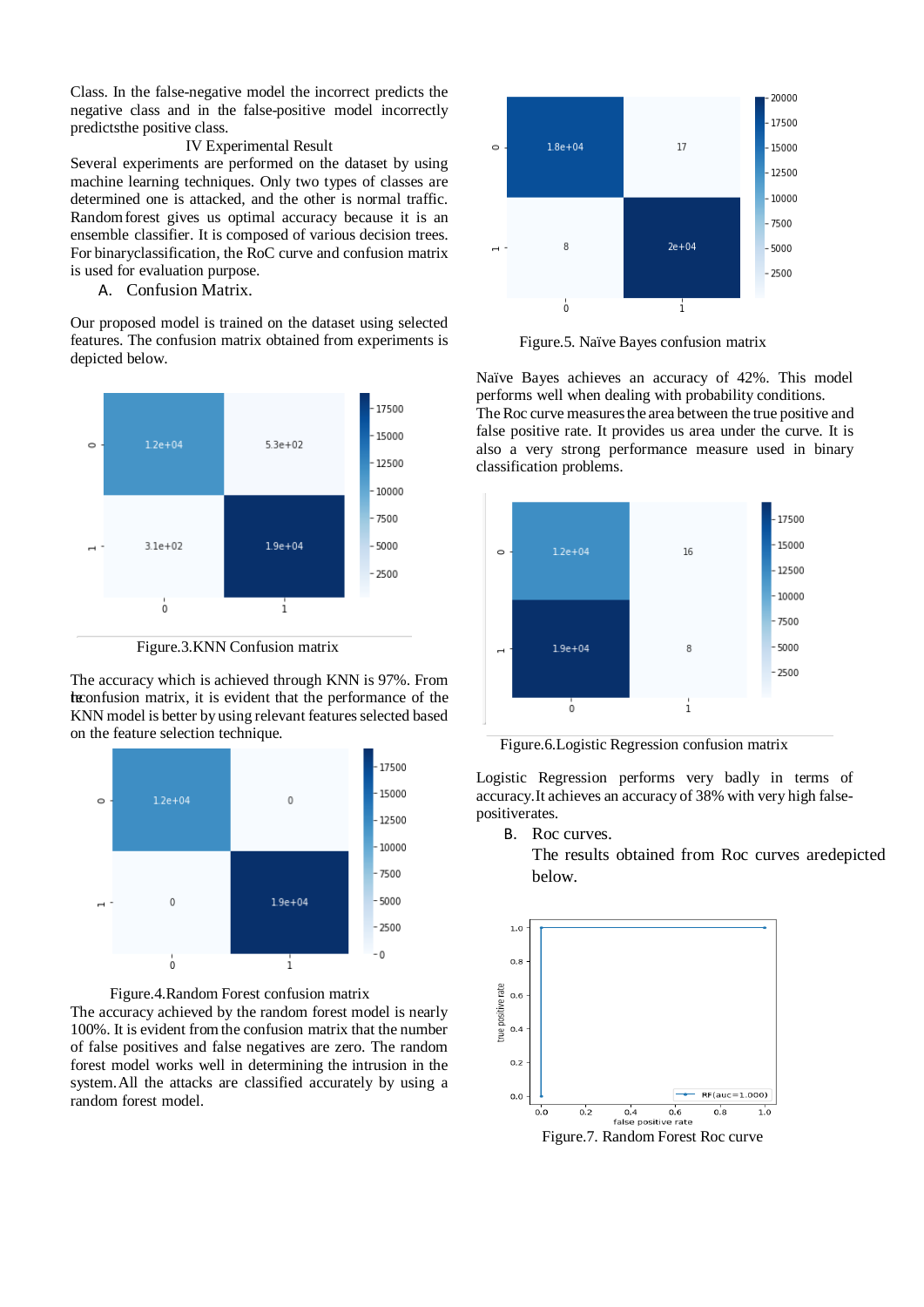The Roc curve of the random forest model is depicted in the figure above. It is evident from the figure that the area under the curve of the model is 1. The optimal area under the curve for the good model is 1.



Figure.8. KNN Roc curve

The Roc curve of the KNN model is depicted in the figure above. Itis evident from the figure that the area under the curve of the model is 0.97, which is optimal.



Figure.9. Naïve Bayes Roc curve

The Roc curve of the NB model is depicted in the figure above. It isevident fromthe figure that the area under the curve of the modelis 0.411, which is very low for the classification rate.





Figure.10.Logistic Regression Roc curve

C. Accuracy Graph and table.

The accuracy obtained from different models is depicted below. Random forest achieves the highest accuracy while logistic Regression obtained very less accuracy.



Figure.11.Accuracy graph

From the above figure it is depicted that the random forest performs well in detecting the intrusion in the network. The random forest comprises several decision trees, thus makingit effective for prediction tasks. Logistic Regression does not perform well.

| I avit. 2. Accuracy table |          |            |                   |  |
|---------------------------|----------|------------|-------------------|--|
| Algorithm                 | Accuracy | Train time | <b>Test</b>       |  |
|                           |          |            | time              |  |
|                           |          |            |                   |  |
| Random                    | 99.9%    | 2.38ms     | 2.51ms            |  |
| Forest                    |          |            |                   |  |
| <b>KNN</b>                | 97%      | 263ms      | 920 <sub>ms</sub> |  |
|                           |          |            |                   |  |
| Logistic                  | 38%      | 12ms       | 6.9ms             |  |
| Regression                |          |            |                   |  |
| Naïve Bayes               | 41.1%    | 10ms       | 7.98ms            |  |
|                           |          |            |                   |  |

 From table 2 it is evident that the accuracy of the random forest model is greater than other algorithms. The training and testing time of the randomforest algorithm is also less as compared to other algorithms, which makes it best for determining intrusion in the SDN environment. Testing time is critical in real-time systems because delay is not tolerated in such kinds of systems. So random forest is a good candidate for intrusion detection.

#### V. CONCLUSION

 In this research, attack and normal traffic is classified in SDN environment using machine learning.SDN specific dataset is used in this research which is composed of TCP, UDP and ICMP traffic.Dataset contains statistical features like byte count, flow count, and packet rate. Pearson correlation coefficient technique is used to select most important features from the dataset. After feature selection four features are selected from 22features. different machine learning algorithms are used for classification.